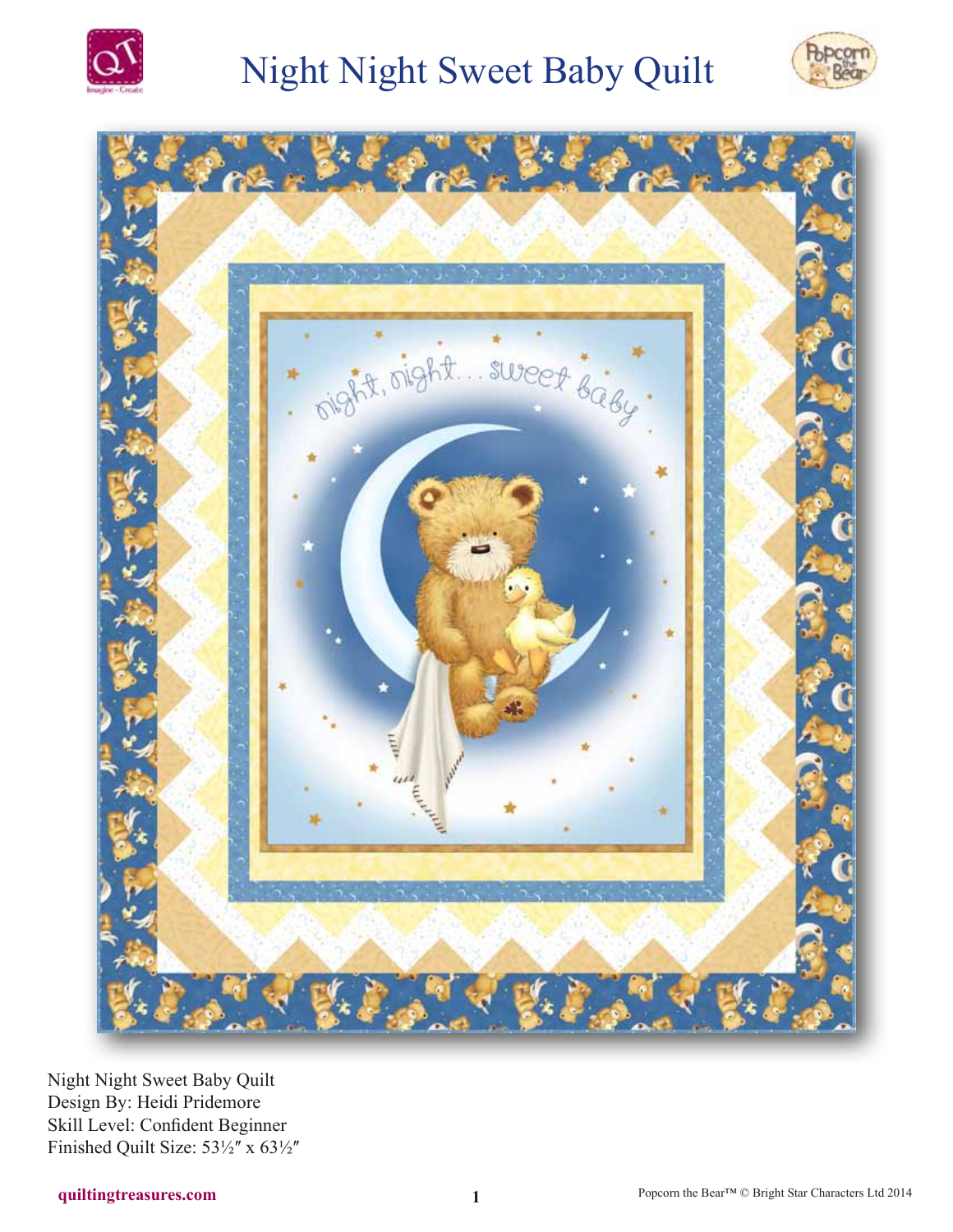

# Night Night Sweet Baby Quilt













## **Cutting Directions**

*Note: A widthwise cut (***WOF***) is from selvage to selvage.*

#### **23446 B: Fabric A (main panel)**

• Fussy cut one panel to measure a  $32\frac{1}{2}$ " x  $42\frac{1}{2}$ " rectangle.

#### **23448 B: Fabric B (blue moons print)** *Inner Border #1:*

• Cut (4)  $2\frac{1}{2}$ " x **WOF** strips. Piece strips together and subcut (2)  $2\frac{1}{2}$ " x  $42\frac{1}{2}$ " and (2)  $2\frac{1}{2}$ " x  $36\frac{1}{2}$ " rectangles. • Cut (7)  $2\frac{1}{2}$ " strips for binding.

## **23449 S: Fabric C (yellow words print)**

#### *Pieced Blocks Border:*

• Cut (5) 3" x **WOF** strips. Subcut (64) 3" squares.

#### **23448 Z: Fabric D (white moons print)**

#### *Pieced Blocks Border:*

- Cut (5)  $5\frac{1}{2}$ " x WOF strips. Subcut (64)  $3$ " x  $5\frac{1}{2}$ " rectangles.
- Cut (1) 3" x **WOF** strip. Subcut (8) 3" squares.

## **23449 A: Fabric E (tan words print)**

#### *Pieced Blocks Border:*

- Cut (1)  $5\frac{1}{2}$ <sup>"</sup> x **WOF** strip. Subcut (4)  $5\frac{1}{2}$ " squares.
- Cut (5) 3" x **WOF** strips. Subcut (64) 3" squares.

#### **23447 W: Fabric F (dark blue bears print)** *Outer Border:*

• Cut (6)  $4\frac{1}{2}$ " x **WOF** strips. Piece strips together and subcut (2)  $4\frac{1}{2}$ " x 55 $\frac{1}{2}$ " and (2)  $4\frac{1}{2}$ " x 53 $\frac{1}{2}$ " rectangles.

| <b>FABRIC</b><br><b>REQUIREMENTS</b> |               |
|--------------------------------------|---------------|
| Design                               | Yards         |
| 23446 B                              | 1 panel       |
| 23448 B                              | $\frac{7}{8}$ |
| 23449 S                              | $\frac{1}{2}$ |
| 23448 Z                              | 1             |
| 23449 A                              | $\frac{2}{3}$ |
| 23447 W                              | $\frac{7}{8}$ |
| $63''$ x $80''$ piece of             |               |
| backing fabric $(3\frac{1}{2})$      |               |
| yds)                                 |               |
| $63''$ x $80''$ piece of<br>batting  |               |
| Basic sewing supplies.               |               |

## **Border Block**

## *Right E/D/C Unit*

**1.** Draw a diagonal line on the wrong side of one 3<sup>*n*</sup> Fabric E square. With right sides together, align the Fabric E square with the left side of one  $3'' \times 5\frac{1}{2}''$  Fabric D rectangle (see Diagram 1, noting orientation of Fabric E square). Sew on the drawn line. Open and press to reveal the right side of Fabric E corner triangle. To reduce bulk, trim the hidden triangle underneath to  $\frac{1}{4}$ from sewn line.

DIAGRAM 1



**2.** Draw a diagonal line on the wrong side of one 3<sup>*"*</sup> Fabric C square. With right sides together, align the Fabric C square with the right side of the same Fabric D/E unit from step 1 (see Diagram 2, noting orientation of Fabric C square). Sew on the drawn line. Open and press to reveal the right side of Fabric C corner triangle. To reduce bulk, trim the hidden triangle underneath to  $\frac{1}{4}$ " from sewn line. Right E/D/C Unit is completed.

DIAGRAM<sub>2</sub>

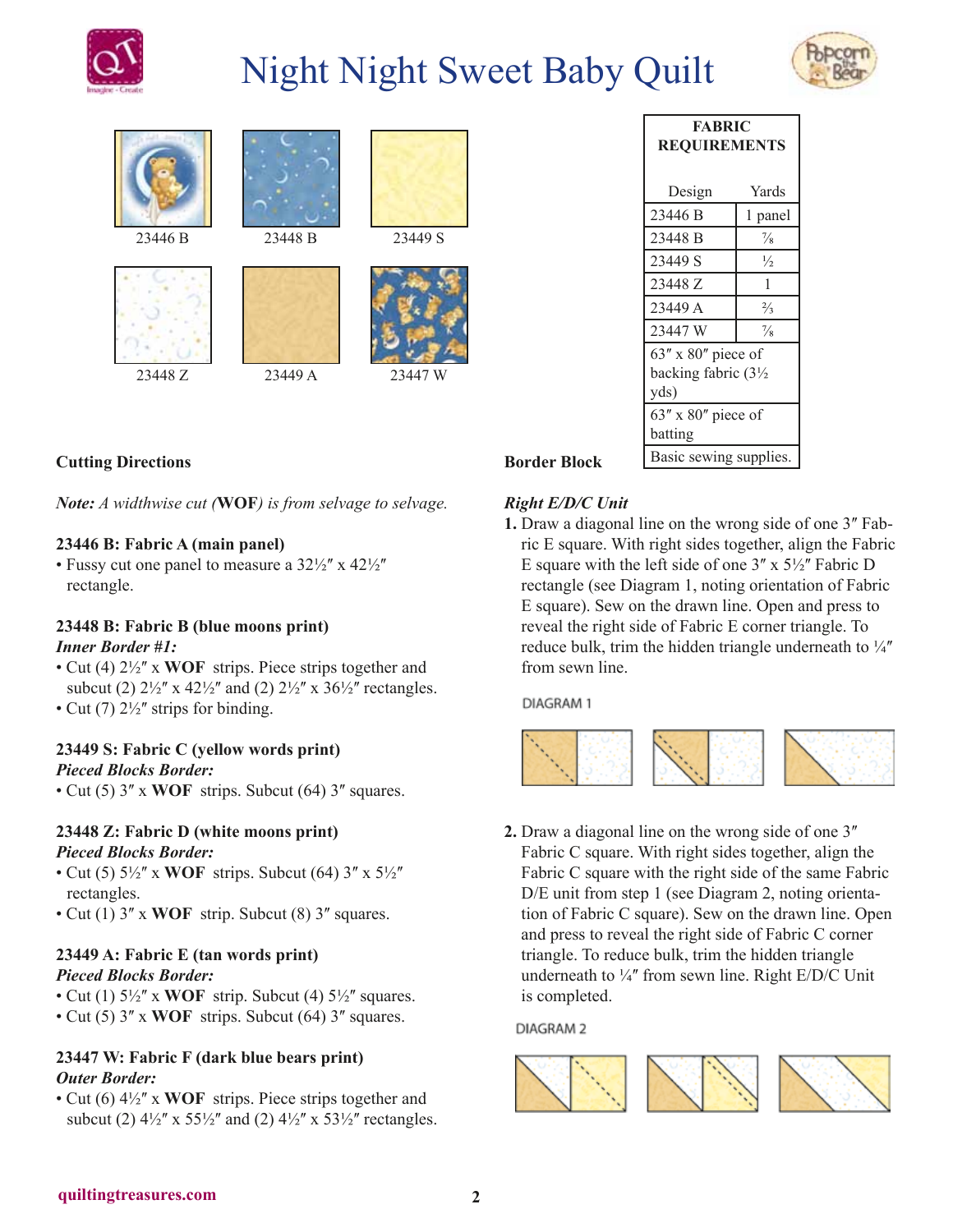



**3.** Repeat Steps 1–2 to make a total of 32 Right E/D/C Units.

## *Left E/D/C Unit*

**4.** Draw a diagonal line on the wrong side of one 3<sup>*''*</sup> Fabric E square. With right sides together, align the Fabric E square with the left side of one  $3'' \times 5\frac{1}{2}$  Fabric D rectangle (see Diagram 3, noting orientation of Fabric E square). Sew on the drawn line. Open and press to reveal the right side of Fabric E corner triangle. To reduce bulk, trim the hidden triangle underneath to  $\frac{1}{4}$ from sewn line.

**DIAGRAM3** 



**5.** Draw a diagonal line on the wrong side of one 3<sup>*''*</sup> Fabric C square. With right sides together, align the Fabric C square with the right side of the same Fabric D/E unit from step 4 (see Diagram 4, noting orientation of Fabric C square). Sew on the drawn line. Open and press to reveal the right side of Fabric C corner triangle. To reduce bulk, trim the hidden triangle underneath to  $\frac{1}{4}$ " from sewn line. Left E/D/C Unit is completed.

DIAGRAM 4



- **6.** Repeat Steps 4–5 to make a total of 32 Left E/D/C Units.
- **7.** Referring to Diagram 5 and noting orientation of Units, sew one Right E/D/C Unit to one Left E/D/C Unit to complete one Border Block. Make a total of 32 Border Blocks.

#### **DIAGRAM 5**



#### **Corner Block**

**1.** Draw a diagonal line on the wrong side of one 3<sup>*''*</sup> Fabric D square. With right sides together, align the Fabric D square with the upper left corner of one  $5\frac{1}{2}$ " Fabric E square (see Diagram 6, noting orientation of Fabric D square). Sew on drawn line. Open and press to reveal the right side of Fabric D corner triangle. To reduce bulk, trim the hidden triangle underneath to  $\frac{1}{4}$ from sewn line.

DIAGRAM 6



- **2.** Draw a diagonal line on the wrong side of one 3<sup>*''*</sup> Fabric D square. With right sides together, align the Fabric D square with the lower right corner of the same  $5\frac{1}{2}$ " Fabric E square from step 1 (see Diagram 7, noting orientation of Fabric D square). Sew on drawn line. Open and press to reveal the right side of Fabric D corner triangle. To reduce bulk, trim the hidden triangle underneath to  $\frac{1}{4}$  from sewn line. Corner Block is complete.
- **3.** Repeat Steps 1–2 to make a total of 4 Corner Blocks.

DIAGRAM 7